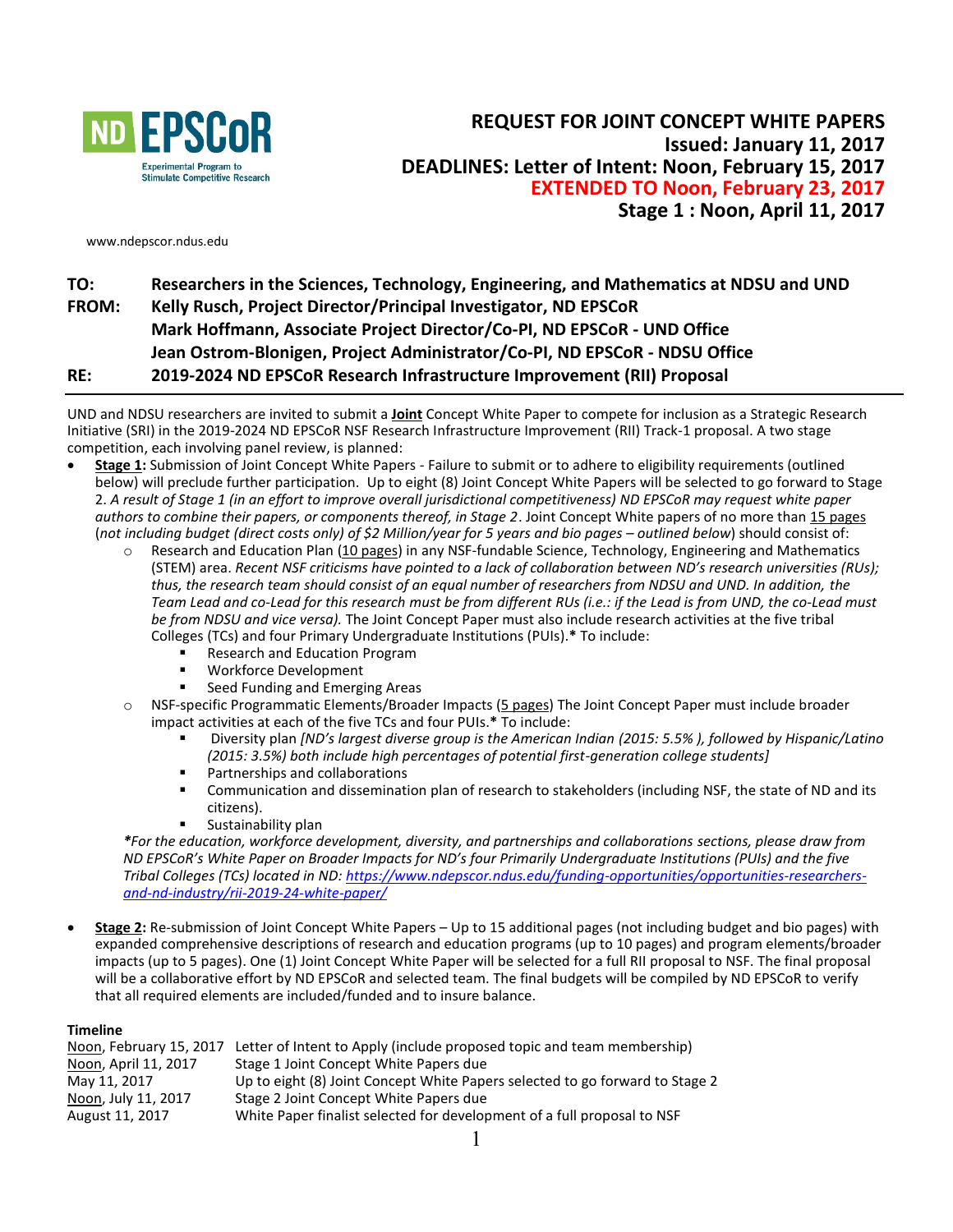| July 1, 2018   | Tentative Due Date for Letter of Intent to NSF |
|----------------|------------------------------------------------|
| August 1, 2018 | Tentative Due Date for Full Proposal to NSF    |

### **Background on the NSF Infrastructure Improvement Award**

Our current RII award expires July 31, 2019. *In 2016, three (3) of nine (9) jurisdictions successfully competed for a Track-1 award. In 2017, 11 jurisdictions are posed to compete for a Track-1 award. ND's cohort contains an additional six (6) jurisdictions that will be included in the 2018 Track-1 competition. In August/September 2016, NSF will conduct a site visit of our current Track-1.*  The ND EPSCoR executive leadership team is expecting to submit a new proposal to NSF sometime in early August, 2018. The tenure of the new ND EPSCoR award, if we are successful, is expected to be from August 1, 2019, through July 31, 2024. The most current NSF RII Program Solicitation (NSF 16-557) is available at

[https://www.nsf.gov/publications/pub\\_summ.jsp?WT.z\\_pims\\_id=503429&ods\\_key=nsf16557.](https://www.nsf.gov/publications/pub_summ.jsp?WT.z_pims_id=503429&ods_key=nsf16557)

Please refer to it for additional background to understand NSF EPSCoR RII program goals and objectives. Important information about ND EPSCoR can be found a[t www.ndepscor.ndus.edu](http://www.ndepscor.ndus.edu/)

This Call begins the identification process of an important *component* of the RII proposal — tightly focused Strategic Research Initiatives that address the key points of:

- Collaborative interdisciplinary research in cutting-edge science that becomes nationally competitive and self-sustaining.
- Grand Challenges in science and engineering described by NSF.
- Fidelity with North Dakota's Technology Based Economic Development goals and programs.\*\*
- Fidelity with ND EPSCoR's White Paper on Broader Impacts (*see the link provided above*)\*\*\*

\*\*Fidelity with the state's identified research and economic development priorities was an important evaluation criterion in our previous RII competitions. RII is designed to pursue academic excellence and spur R&D, new technology and job creation, and to help broaden the state's economy through science and technology innovation.

\*\*\*In recent years, jurisdictions have become increasingly unsuccessful in obtaining NSF EPSCoR Track-1 funding due, in part, to a failure to adequately balance the research components of their proposal with innovative Broader Impacts in the project elements of diversity, education and workforce development and strategic avenues for future sustainability (partnerships and collaborations).

#### **Eligibility Information:**

Eligibility is limited to North Dakota research institutions that offer doctoral degrees in science, technology, engineering and mathematics *[This is a Joint Call for NDSU and UND research teams, to be comprised of an equal number of UND and NDSU researchers, who comprehensively cover all the research and education and programmatic elements of recent NSF RII solicitations]. Each joint concept paper team must be self-contained. In other words, the team must be comprised of all faculty needed to cover the scientific [research and education] and programmatic elements of the proposed work.* Current ND EPSCoR centers and those centers from the prior two funded NSF Track-1 awards are not eligible. Priority will go to researchers who have not previously served as lead/senior personnel in prior Track-1 awards.

### **Lead/Co-lead Eligibility Limit:**

A researcher can be the Lead [Co-lead] of only one Joint Concept White Paper. However, researchers may be team members in more than one Joint Concept White Paper. The overall Project Director/Principal Investigator of the final submitted proposal will be Dr. Kelly Rusch, ND EPSCoR State Project Director. Per NSF EPSCoR regulations, the Project Director and Principal Investigator must be the same person.

### **Primary Evaluation Criteria:**

- Standard NSF criteria described in the Grant Proposal Guide (GPG) (i.e., research and education, broader impacts/program elements, etc.) and NSF 16-557.
- State Fidelity, i.e., the relevance to long-term North Dakota research initiatives expressed by the governor, the state legislature, and the congressional delegation.
- Cutting edge or transformative research addressing the Grand Challenges of science.
- Extent of collaborative efforts between NDSU, UND, TCs and PUIs. Additional collaborations involving national laboratories or other investigators from within (i.e.: ND's community colleges) or outside North Dakota are also encouraged. However, funds cannot be requested to support investigators from outside North Dakota or at a national laboratory.

### **Additional evaluation criteria**

- Potential for proposed activities to achieve self-sustaining status within five years.
- Nature and quality of the multi-institutional interactions; including level of attention given to meeting the diverse needs of the PUIs and TCs.